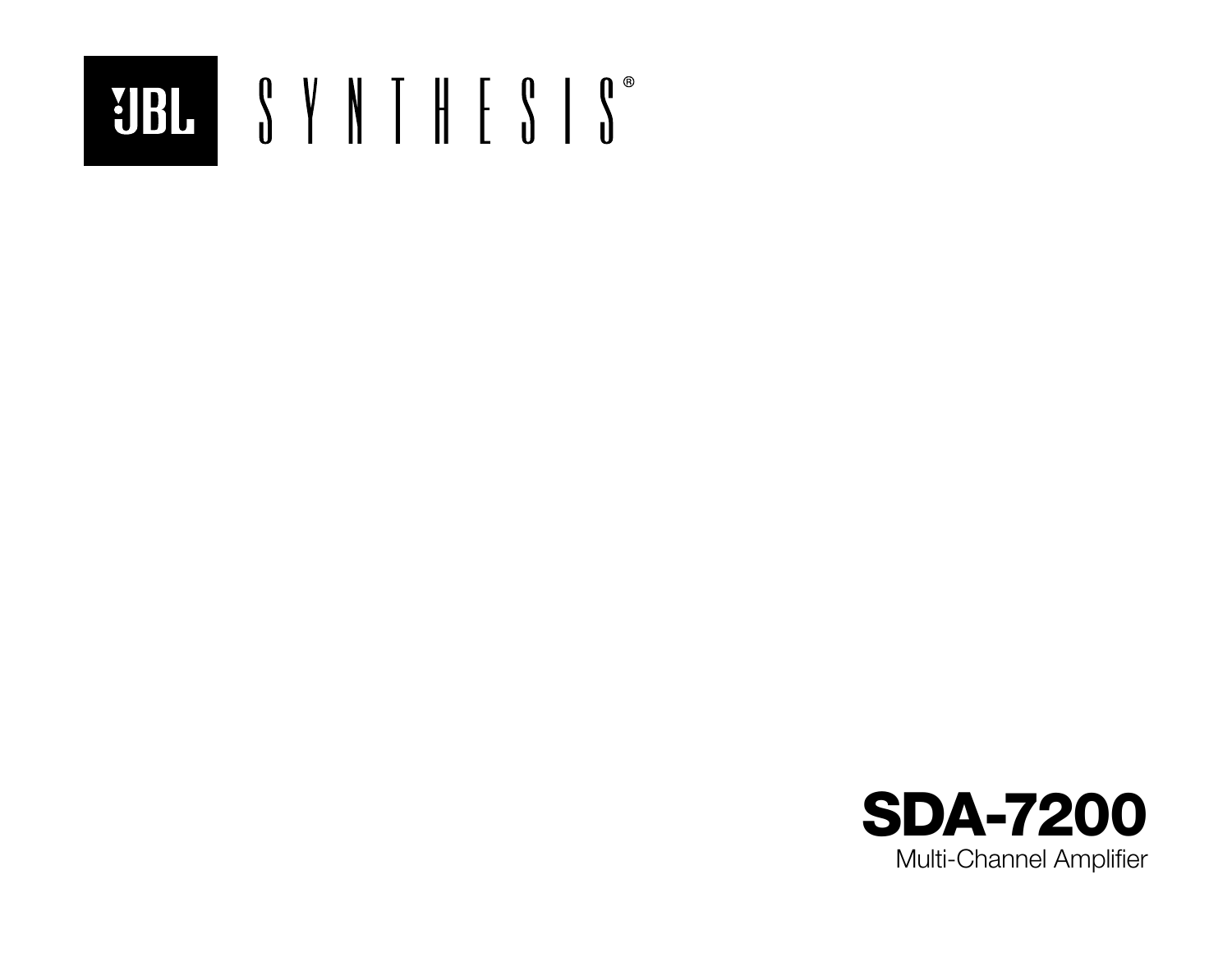# TABLE OF CONTENTS

# INTRODUCTION

Thank you for purchasing a Synthesis SDA-7200 Digital Power Amplifier. You now have at your command a unique product that has been designed to deliver the best possible sonic performance regardless of the content being played, whether it is the latest blockbuster movie, a major sporting event or your favorite music.

Although the SDA-7200 has been developed to complement JBL Synthesis products it is equally at home when connected to any high-quality processor or an external EQ system connected to your surround processor. Its high-power design also means that it has the flexibility to power Synthesis speakers or virtually any high-quality speaker system from small in-ceiling speakers to the largest floor standing models. Of course, regardless of the speakers, the SDA-7200 delivers the performance JBL has been known for in close to 75 years of creating cinema sound.

Welcome to the Synthesis family, we wish you many years of listening pleasure!

## FEATURES

- Cutting-edge digital amplifier design
- High efficiency and dual-speed fans for cool, quiet operation
- Short-circuit and thermal protection circuitry
- Music Sense circuitry and low voltage trigger connection for automatic turn-on
- Front-panel LED indicators for individual channel status
- Binding post terminals accommodate large gauge speaker cable
- Removable IEC power cord

## INSTALLATION AND SETUP

#### INSTALLATION CONSIDERATIONS

- To ensure optimal performance, please pay attention to the instructions in this manual.
- Install the SDA-7200 on a solid, flat, level surface that is dry, well-ventilated and out of direct sunlight.
- Do not place the SDA-7200 directly on a carpeted surface or cover any of the ventilation holes.
- Do not install the SDA-7200 on a surface that is unstable or unable to support all four feet.
- Do not install it directly above another product, and do not put another product directly on top of the SDA-7200.
- Do not expose the SDA-7200 to high temperatures or humidity, steam, smoke or excessive dampness or dust.

### WHAT'S IN THE BOX

Your new SDA-7200 includes the items listed below. If anything is missing please contact your dealer or installer before contacting JBL Synthesis as they may have used it to install you new product:

- AC Power Cord
- Trigger Cable
- Right and Left "rack ears" and the mounting screws used to install them to your SDA-7200.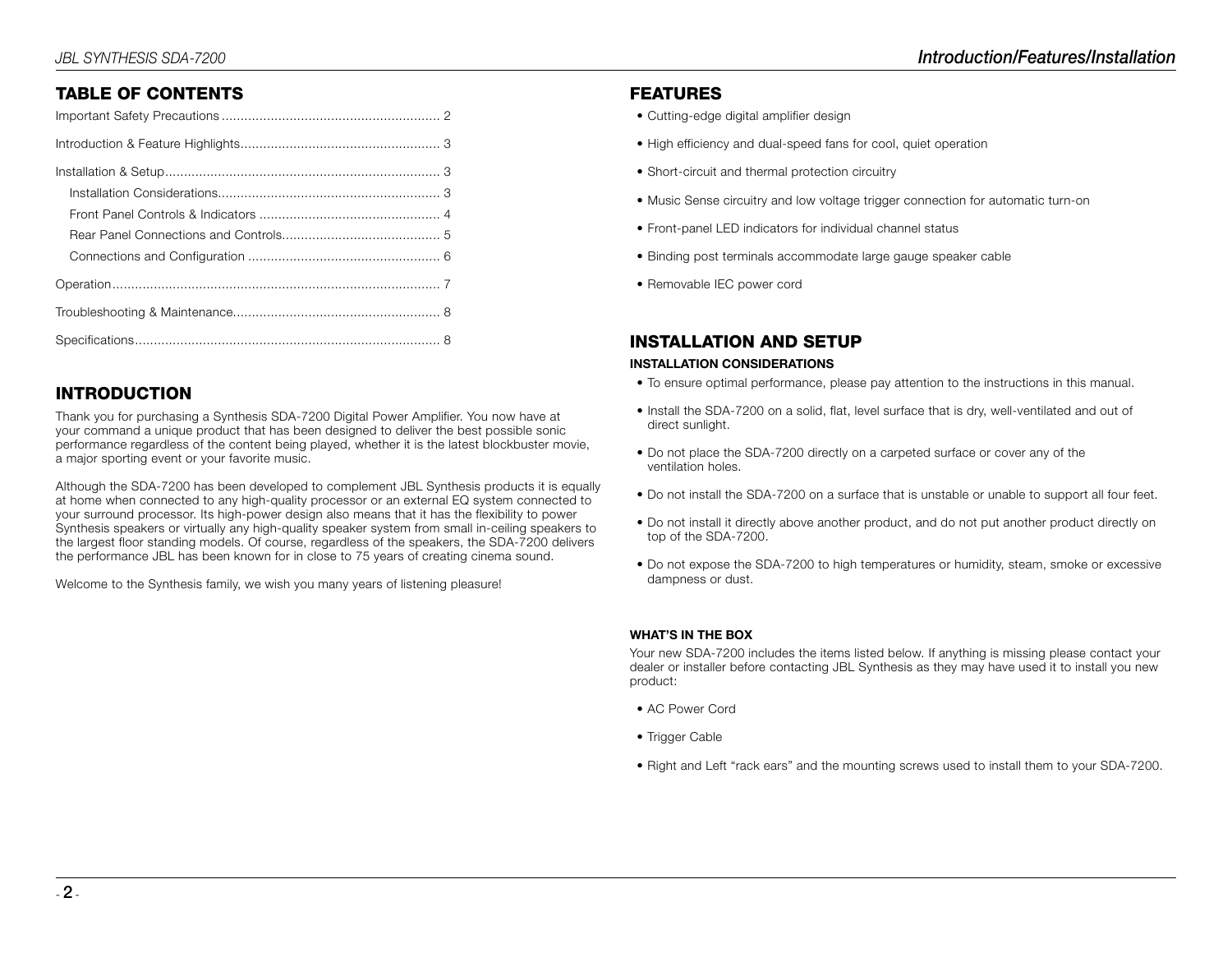### FRONT PANEL CONTROLS AND INDICATORS



**Standby Indicator:** This LED indicator is red when the SDA-7200 when AC mains power is applied and the rear panel Master Power Switch is turned on. It will turn blue when the unit is turned on.

**Standby/On Switch:** This switch is only active when the Audio Sense switch on the rear panel is set to the right pointing towards "Off" and there is no cable connected to the Trigger Input Jack.

As shipped from the factory this switch does not operate; this is normal and is not a problem with your amplifier. To activate this switch make certain that the Audio Sense Switch in the rear panel is set to the OFF position (pointing to the right) and that there is no cable connected to the Trigger Input Jack.

**Channel Operation Indicators:** These indicators are off when the SDA-7200 is in the Standby mode and will briefly flash red and then turn blue when the SDA-7200 is turned.

During normal operation if all, or any, of the lights turns red that indicates a possible problem with your amplifier. Consult the Troubleshooting Guide on Page n for more information on correcting any faults.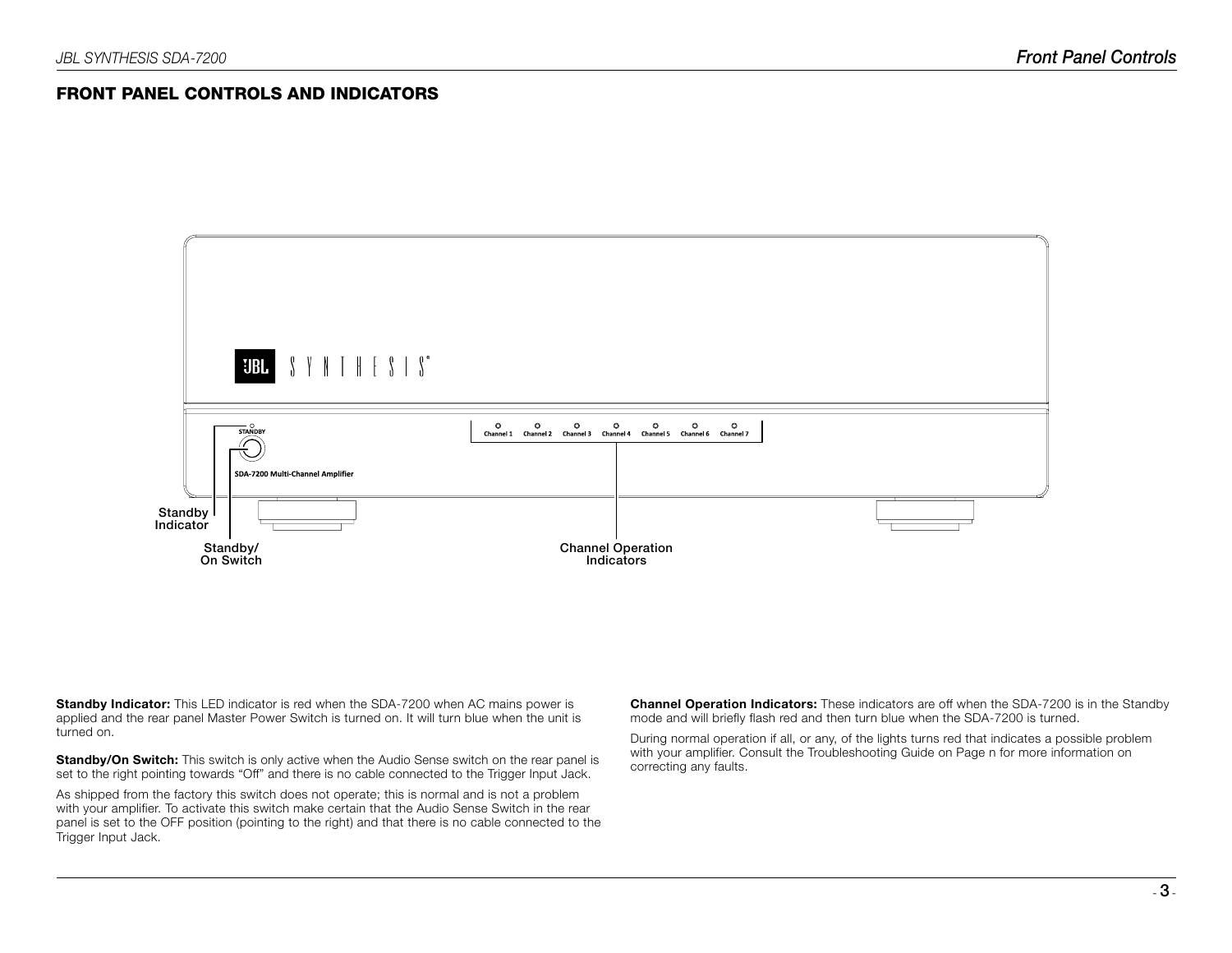### REAR PANEL CONNECTIONS



Input Jacks: Connect these jacks to the audio outputs of your surround processor or external EQ.

NOTE: All channels are equal, so you may connect any output channel position from your processor or EQ to any of the inputs.

**Output Terminals:** Connect these terminals to the wires running from the amplifier to your speakers. Always be careful to observe proper polarity by connecting the positive/red outputs on the top row of the SDA-7200 to the positive/red terminals on the speakers and the negative/ black terminals on the bottom row of the SDA-7200 to the negative/black terminal speakers.

NOTE: When using a bare wire connection always make certain that the wire strands from any speaker connection do not touch another or any part of the rear panel and that the positive and negative cables do not touch each other.

NOTE: After connecting speaker wire to the terminals hand tighten the speaker terminal nut. DO NOT use tools or excessive force.

**Trigger Input Jack:** Connect the trigger output of a compatible product capable of feeding 5VDC to 16VDC to this jack when automatic amplifier turn on/off is desired. Use the Trigger Cable supplied with the amplifier or any cable with 3.5mm mono connectors on each end.

NOTE: When a cable is connected to this jack the Front Panel Standby/On Switch 3 is disabled.

**Master Power Switch:** Turn this switch to the On position to operate the product. When it is in the Off position the amplifier is disconnected from AC power and will not respond to any controls. In normal operation this switch may be left On, but it should be turned Off when the unit will not be used for an extended period of time such as a vacation.

AC Power Cord Receptacle: Connect the AC power cord supplied with the unit to this receptacle, and connect the power cord plug to an AC outlet.

Fuse Receptacle: If the amplifier is totally inoperative it may be due to a blown fuse. Before replacing the fuse it is important that the Master Power Switch be placed in the Off position.

#### IMPORTANT NOTE: To assure continued safety and proper operation it is critical that fuse be replaced with one that is of the exact same type and rating as the original. If you have any questions do not replace the fuse yourself and contact your dealer or installer.

Audio Sense Switch: This switch determines the method by which the SDA-7200 will be placed in the On, or active operational, condition.

- The SDA-7200 is shipped with the switch is set to the left, or ON. In this position the unit will automatically turn on when an audio signal is present at any of the Input Jacks.The unit will automatically turn off approximately 30 minutes after an audio signal is no longer present.
- When the switch is set to the right, or OFF, the amplifier is the manual control mode and will turn on when the front panel front panel Standby/On Switch is pressed as long as a Trigger Cable is not connected.

NOTE: The Audio Sense function is disabled and the front panel Standby/On switch is inactive when a cable is connected to the Trigger Input Jack.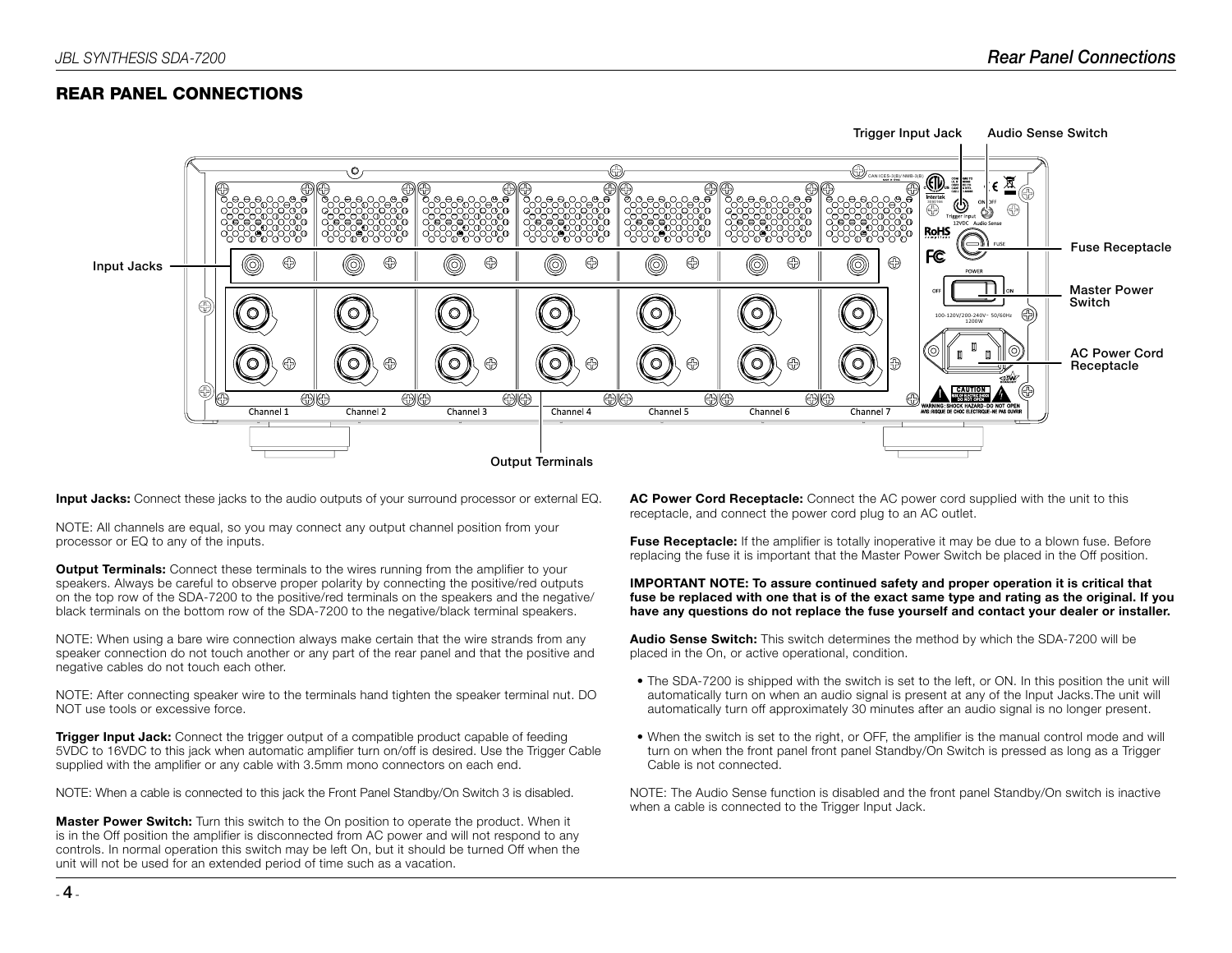# JBL SYNTHESIS SDA-7200 Connections and Configuration

## CONNECTIONS AND CONFIGURATION

SAFETY NOTE: When making connections between the SDA-7200 and a surround processor or EQ system be certain that both the SDA-7200 and other device feeding it are turned off. To assure that there will be no unwanted signal transients that can damage equipment or speakers, it is always best to unplug all equipment before making any connections.

### AUDIO SIGNAL CONNECTIONS

#### AUDIO INPUT CONNECTIONS

Audio input connections for the SDA-7200 are simple and straight-forward: Connect the output of the surround processor or EQ system.

All channels are equal, so you may connect any channel output of your surround processor or EQ system to any input on the amplifier. We recommend the following connection scheme, but whichever output channel is connected to a given input on the amplifier we suggest you make a list of those connections so that the speakers may be properly connected:

Channel 1: Front Left

Channel 2: Center

- Channel 3: Front Right
- Channel 4: Left Surround
- Channel 5: Right Surround
- Channel 6: Left Back Surround

Channel 7: Right Back Surround

When making connections make certain to gently, but firmly insert the "RCA" type plugs them into the jacks on the back of the SDA-7200. Loose connections can cause intermittent sound and may damage your speakers.

#### SPEAKER WIRE CONNECTIONS

Regardless of the channel configuration used, the final step of the installation process is to connect the amplifier to your speakers, using high quality cable. The SDA-7200 is equipped with binding post terminals that accept bare wire, spade lugs or banana type plugs.

To assure that the high quality audio produced by your SDA-7200 is carried to your speakers without loss of clarity or resolution, we recommend that you use high quality speaker cable. Many brands of cable are available, and the choice of cable may be influenced by the distance between your speakers and the amplifier, the type of speakers you use, personal preferences, and other factors. Your dealer or installer is a valuable resource to consult in selecting the proper cable for connections between your amplifier and speakers.

Regardless of the brand or type of cable selected, we recommend that you use a cable constructed of fine, multi-strand copper with a gauge of 14 or larger. Remember, that in specifying cable, the lower the number, the thicker the cable.

If bare wire is used for the connections, strip approximately 1/2 inch to 3/4 inch (20mm) of insulation from the end of each wire and carefully twist the strands of each conductor together. Be careful not to cut the individual strands or twist them off; for optimal performance, all strands must be used.

First, loosen the knobs on the Output Terminals until the pass-through hole is visible. Next, pass the cable through the hole making certain that you place the "positive" cable side through the top connector and the "negative" cable through the bottom connector. Make certain that the wire strands from one cable do not touch another or the back panel of the amplifier. When the connections are made, twist the cap back so that the connection is secured, but do not over tighten or use tools.

If you are using spade lugs, connect them to the wire using the manufacturer's instructions, and then loosen the caps on the speaker terminals. Place lugs between the plastic cap and the back of the terminal, making sure to observe proper polarity. Hand tighten the knobs when finished.

When banana plugs are permitted, connections may be made by simply inserting the jack affixed When using banana plugs simply push them into the holes at the back of the knobs on the Output Terminals into the hole provided on the rear of the colored screw caps on the binding posts. Before using banana type jacks make certain that the plastic screw caps are firmly tightened down by turning them in a counter clockwise direction until they are snug against the chassis.

Finally, connect the wires to the speakers, being certain to observe proper polarity. Make note of the channel connections from your processor or or EQ system so that each channel output is connected to the proper speaker location.

#### **CONFIGURATION**

The SDA-7200 will automatically turn on in one of three ways. Depending on your specific application, the unit may be turned on manually using the front-panel Standby/On Switch, via automatic sensing of an audio input source or in response to a low voltage trigger signal.

For manual operation, simply move the Audio Sense Switch to the right (OFF) position and make certain that a cable is not connected to the Trigger Input Jack. To manually turn the unit on or off press the Front Panel Standby/On Switch.

For automatic turn-on, follow the instructions below for the chosen trigger method.

#### REMOTE TURN-ON FROM AN EXTERNAL DEVICE USING THE LOW VOLTAGE TRIGGER

For automatic turn on in response to a to a low voltage trigger signal from a surround processor connect one end of the supplied Trigger Cable to the Trigger Input Jack and the other end to your processor. As long as the settings in the processor are properly configured the amplifier will turn on when the processor is turned on.

#### REMOTE TURN-ON USING AUDIO SENSE

For automatic turn on in response the presence of an audio signal from your surround processor make certain that the Trigger Cable is NOT connected and move the Audio Sense Switch to the left/ON position. The amplifier will then turn on when an audio signal is present on any of the Audio Inputs and turn off approximately thirty minutes after the audio signals stop.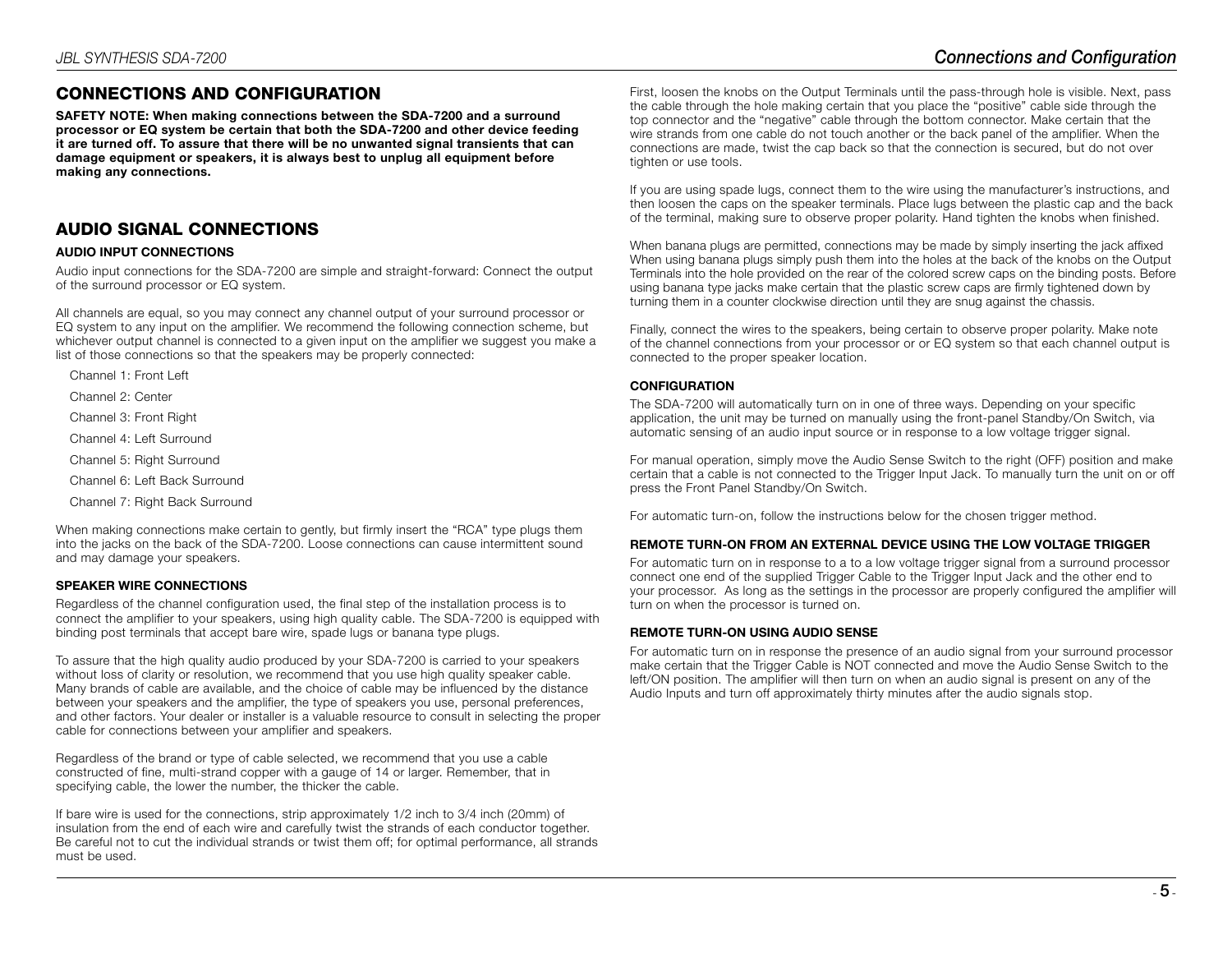#### AC POWER CONNECTION

The final step in the installation of the SDA-7200 is to connect the power cord. First, connect the female end of the cord into the AC Power Receptacle on the rear panel. Once the cord as been firmly connected to the SDA-7200, insert the plug end into an AC power outlet.

IMPORTANT SAFETY NOTE: Should the power cord become lost or damaged, be certain to replace it with a replacement that meets or exceed the original specifications. Use of power cords with insufficient capacity, such as those used with computers or office equipment, may create a safety hazard.

#### AUDIO LEVEL SETTINGS

The final step in configuring your SDA-7200 for proper operation and performance is to calibrate the audio output levels. This is done using the controls on surround processor/preamp or other source device.

### **OPERATION**

Operation of the SDA-7200 is simple. In normal use there are no controls to adjust once the installation is complete.

After all connections have been made to the amplifier's inputs and speaker terminals have been made, and the AC power cord has been connected, the way in which the unit turns on is determined by the connections and settings made for the Audio Sense Switch or use of a Trigger Cable as described in the CONFIGURATION section of this Guide.

NOTE: There will be a short delay between any action that turns the amplifier on and when you begin to hear audio. This is normal and it protects the speakers from damage due any turn-on noise. You may also hear a relay click when the unit turns on. This is also normal and does not indicate any fault or problem with the amplifier.

If you are using manual control with your system it is always a good idea to turn on your amplifier LAST. This avoids the possibility of any turn on pops or transients from other equipment being amplified and sent to your speakers where they may cause damage. To avoid damage to your speakers always start with a low volume setting.

To maintain proper operating temperature, the SDA-7200 has dual-speed, thermally controlled fans that will automatically turn on and adjust their speed when necessary. No action is required to activate them and it is normal for the fans to change speed or turn off depending on the unit's internal temperature.

You are now ready to enjoy the finest sonic performance available.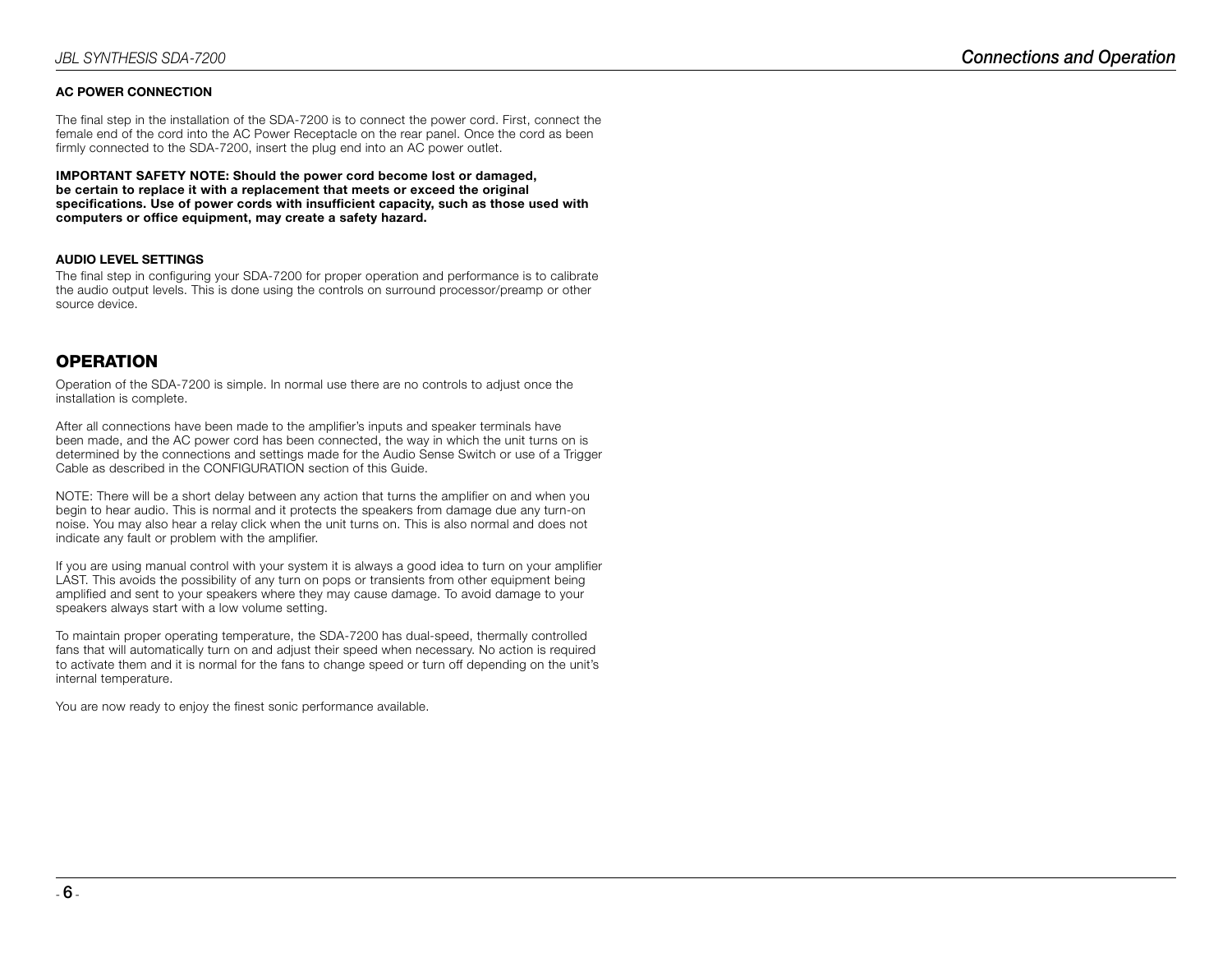# TROUBLESHOOTING

Incorrect connections, configuration or operation is sometimes mistaken for a product malfunction. If problems occur, see this section for troubleshooting information. If a problem persists, please contact your JBL Synthesis authorized dealer or installer.

| No power:                                                | • If no front panel indicators are lit, check to make certain<br>that the AC power cord is firmly inserted into the AC Power<br>Socket.                                                                                                                                                                                       |  |
|----------------------------------------------------------|-------------------------------------------------------------------------------------------------------------------------------------------------------------------------------------------------------------------------------------------------------------------------------------------------------------------------------|--|
| The front panel Standby/<br>On Switch does not function: | • It is normal for the Standby/On switch to be inactive when a<br>trigger cable is connected or when the Audio Sense Switch<br>is in the left, or ON, position. To restore this switch to manual<br>operation remove the trigger cable and change the Audio<br>Sense Switch to the right, or OFF, position.                   |  |
| Power on, but no audio:                                  | • If all Channel Operation Indicators are red the amplifier may<br>have shut itself down to prevent overheating. Turn the unit<br>off for about five minutes and then restart. If this problem<br>persists check for proper ventilation and if added air flow<br>does not solve the problem consult your dealer or installer. |  |
|                                                          | • Check the surround processor to make certain it is not in a<br>"Mute" mode.                                                                                                                                                                                                                                                 |  |
| Audio from some, but not all<br>channels:                | • If all some channels, but not all, have audio output first<br>check to make certain that all audio input and speaker<br>connections are solid.                                                                                                                                                                              |  |
|                                                          | • If some channels operate and show a blue Channel<br>Operation Indicator, but one or more are red, first turn the<br>unit off with the Master Power Switch and then turn it on. If<br>one or more Channel Operation Indicators are still red try the<br>following:                                                           |  |
|                                                          | 1. Turn the unit off and then check the speaker wire<br>connections at both the amplifier and speaker side to<br>make certain that none of the conductor strands are<br>touching the chassis or another conductor channel.                                                                                                    |  |
|                                                          | 2. Remove the wires at the speaker end of a channel with a<br>red indicator and see if it turns blue. This is an indication<br>that fault is likely in the speaker and not the amplifier.                                                                                                                                     |  |
|                                                          | . If none of these suggestions solves the problem, turn your<br>amplifier off and contact your dealer or installer.                                                                                                                                                                                                           |  |

# **SPECIFICATIONS**

| Output Power:                             | 320 watts per channel, 2 channels driven at 8 ohms,<br>20Hz - 20kHz, <1%THD<br>200 watts per channel, 7 channels driven at 8 ohms,<br>20Hz - 20kHz, <1%THD            |
|-------------------------------------------|-----------------------------------------------------------------------------------------------------------------------------------------------------------------------|
| Input Impedance:                          | >20K ohms                                                                                                                                                             |
| Frequency Response @1W, -3dB Point:       | 20 Hz - 20 kHz, +/-0.1dB                                                                                                                                              |
| Power Bandwidth:                          | $20$ Hz $-$ 20 kHz                                                                                                                                                    |
| Signal-to-Noise Ratio:                    | 94Br, 20Hz -20kHz, A-weighted                                                                                                                                         |
| Damping Factor:                           | >700 @ 1kHz, 100W                                                                                                                                                     |
| Mains Voltage (Factory Set):              | 110-120 VAC ±10%<br>220-240 VAC ±10%                                                                                                                                  |
| Power Consumption:                        | Standby: < 0.5 Watts<br>Quiescent: 156 Watts<br>1/8 power: 323 Watts<br>Maximum Power: 1766 Watts                                                                     |
| Unit Dimensions $(H \times W \times D)$ : | 15.25" x 16.25" x 6.0" (with connectors)<br>15.25" x 16.25" x 5.25" (without feet)<br>438mm x 413mm x 152mm (with connectors)<br>438mm x 413mm x 133mm (without feet) |
| Shipping Dimensions (H x W x D):          | 20.5" x 24.13" x 11.5"<br>(522mm x 613mm x 288mm)                                                                                                                     |
| Unit Weight:                              | 26.5 LBS. (12KG)                                                                                                                                                      |
| Shipping Weight:                          | 33 LBS. (15KG)                                                                                                                                                        |